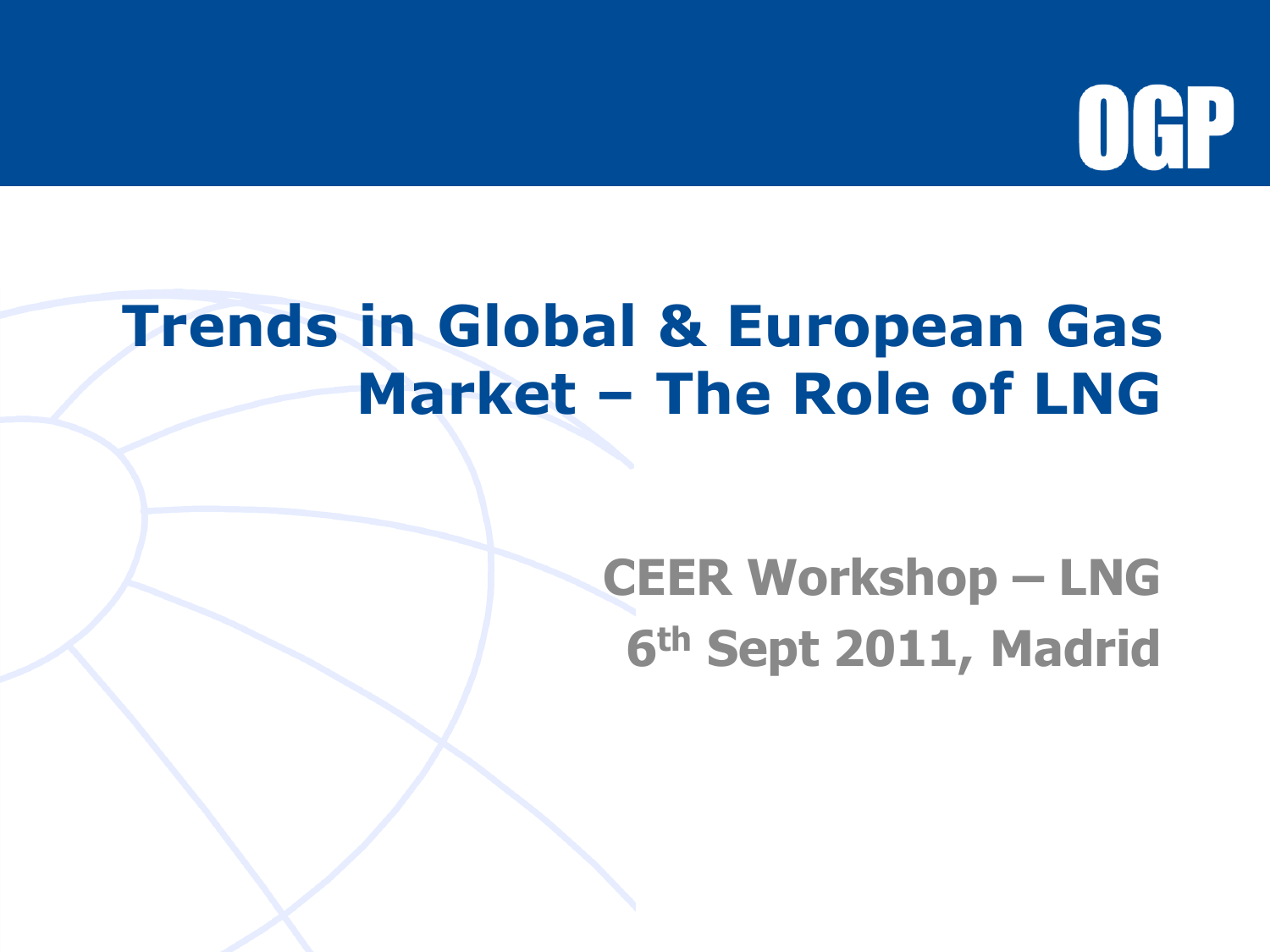### **Natural Gas: A Destination Fuel**

- Abundant global gas resources ~250 years reserves at current production
- **Europe within reach of 70%** of global proven gas reserves
- **BCM** 
	- Diversity of supply options



- Replacing coal with gas for electricity generation is the cheapest and fastest way to meet CO2 reduction targets
- Gas is most efficient use of finite CCS pore space

#### $\Omega$ 50 100 150 200 250 300 1980 1990 2000 2010 2020 2030 2040 2050 2060 2070 Mt CO2 / year **New "Dash for Gas" Keep Coal**

#### **Available Acceptable Affordable**

- **CCGT** cheapest to build
- **Similar operating cost to** coal and nuclear
- Gas is cheapest to complement wind/solar
- **Allows appropriate phasing** of renewables expenditure & development without severe fiscal trade-offs

\$/MW hour



#### **UK - Electricity CO2 emissions - Case 1 v Case 2 Potential UK Power CO2 Emissions**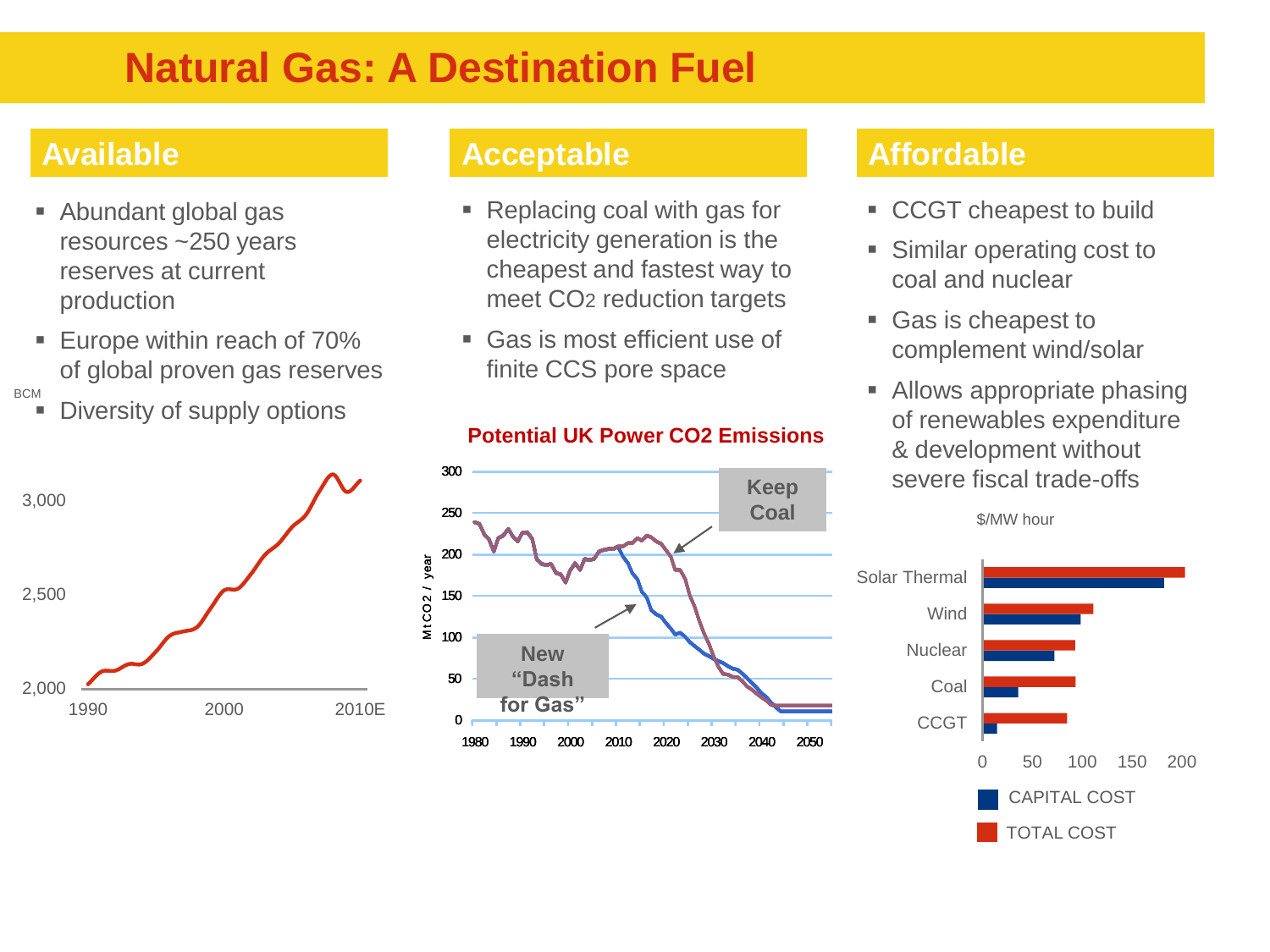# **Global Energy Demand**



**World primary energy demand by fuel and scenario**



**Gas demand in 2035 is 13% higher in the Gas Scenario than in the New Policies Scenario, while demand for coal, nuclear & oil declines (Ref. IEA)**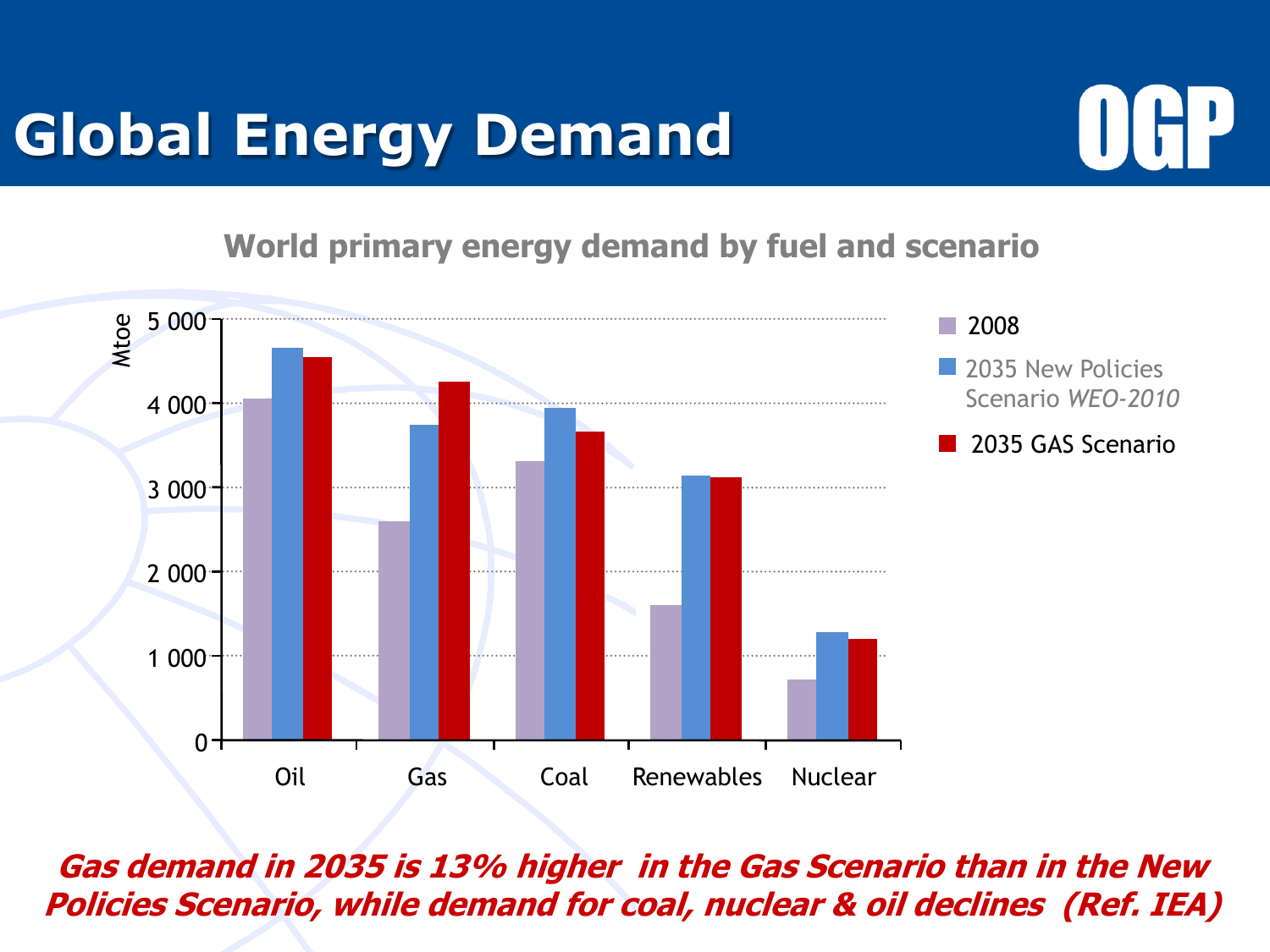## **Consumption grows most in developing economies**

**Increase in natural gas consumption in the GAS scenario, 2010-2035**



**Non-OECD countries account for 80% of demand growth – China alone makes up nearly 30% of global growth & uses as much gas as the EU by 2035 (Ref. IEA)**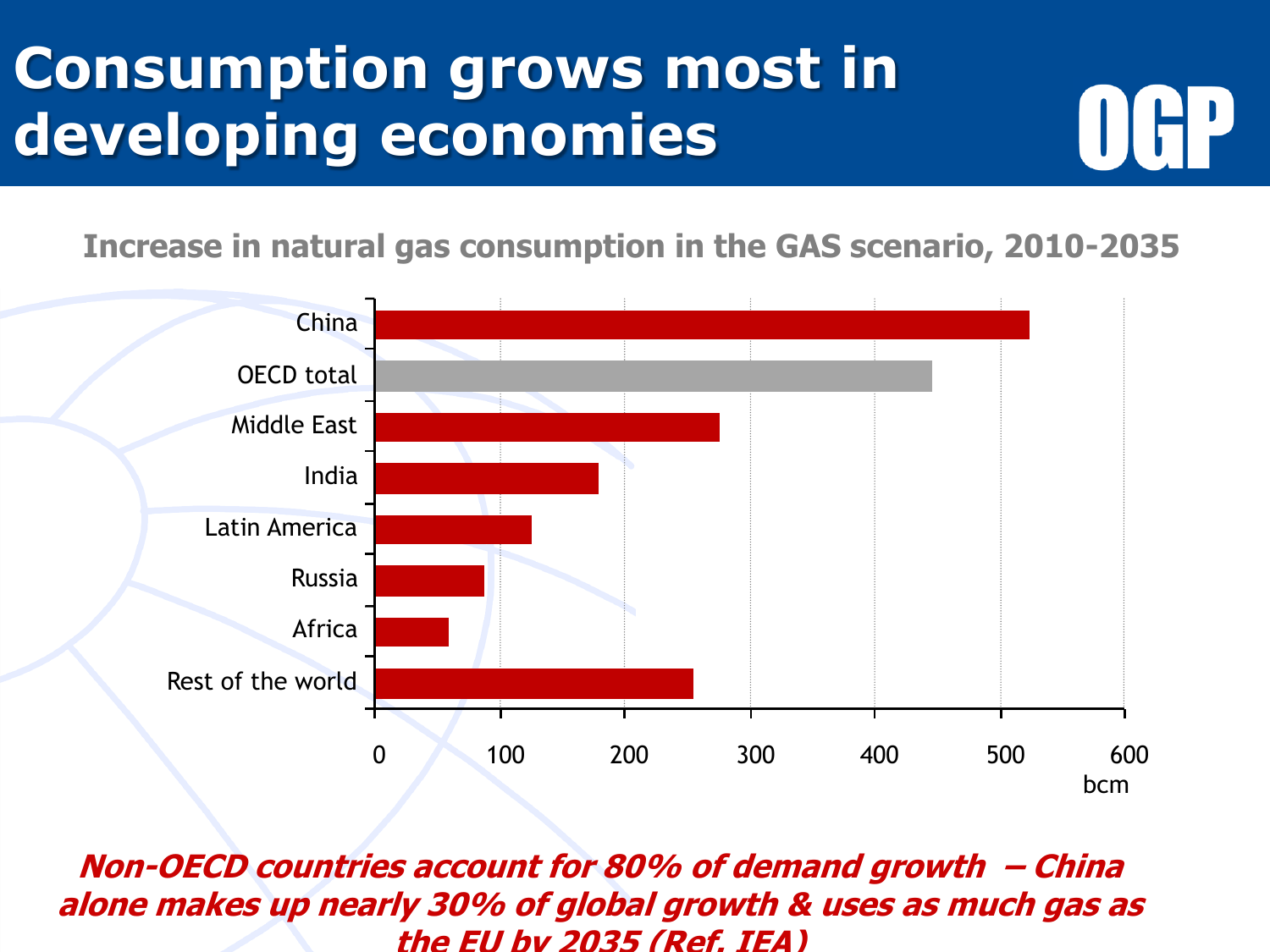# **Production of unconventional gas becomes widespread**



**Largest gas producers in the GAS Scenario, 2035**



**Unconventional gas supplies 40% of the 1.8 tcm increase in gas demand to 2035, making up nearly one quarter of total production (Ref. IEA)**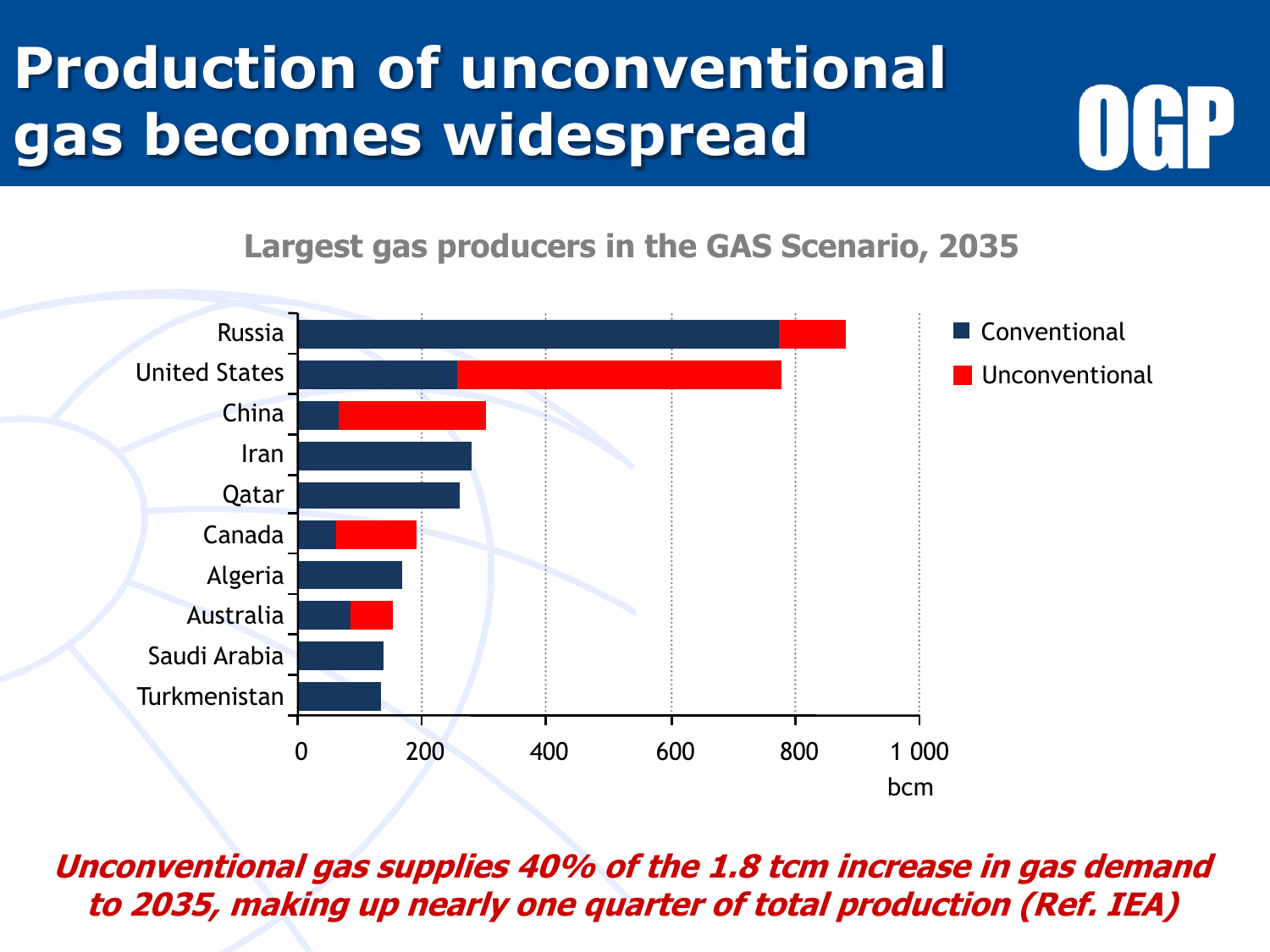### **Natural gas:** *recoverable unconventional resources match conventional*





This map is for illustrative purposes and is without prejudice to the status of or sovereignty over any territory covered by this map.

**Natural gas can enhance security of supply: global resources exceed 250 years of current production; while in each region, resources exceed 75 years of current consumption (Ref. IEA)**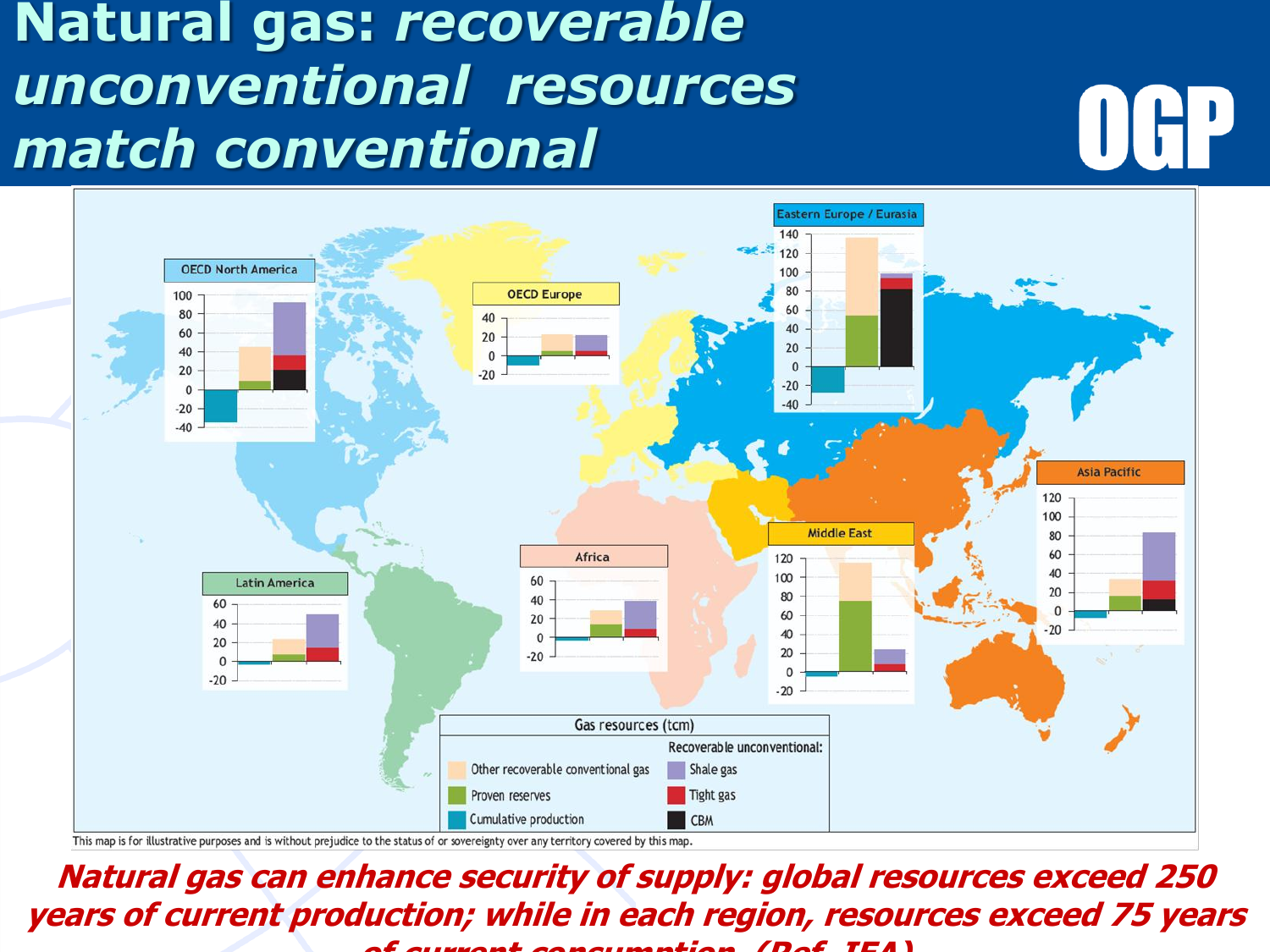### **Growing LNG enhances supply security & market flexibility**

**Projected LNG liquefaction capacity by country**



#### **By 2020, Australia will rival Qatar as the leading LNG supplier (Ref. IEA)**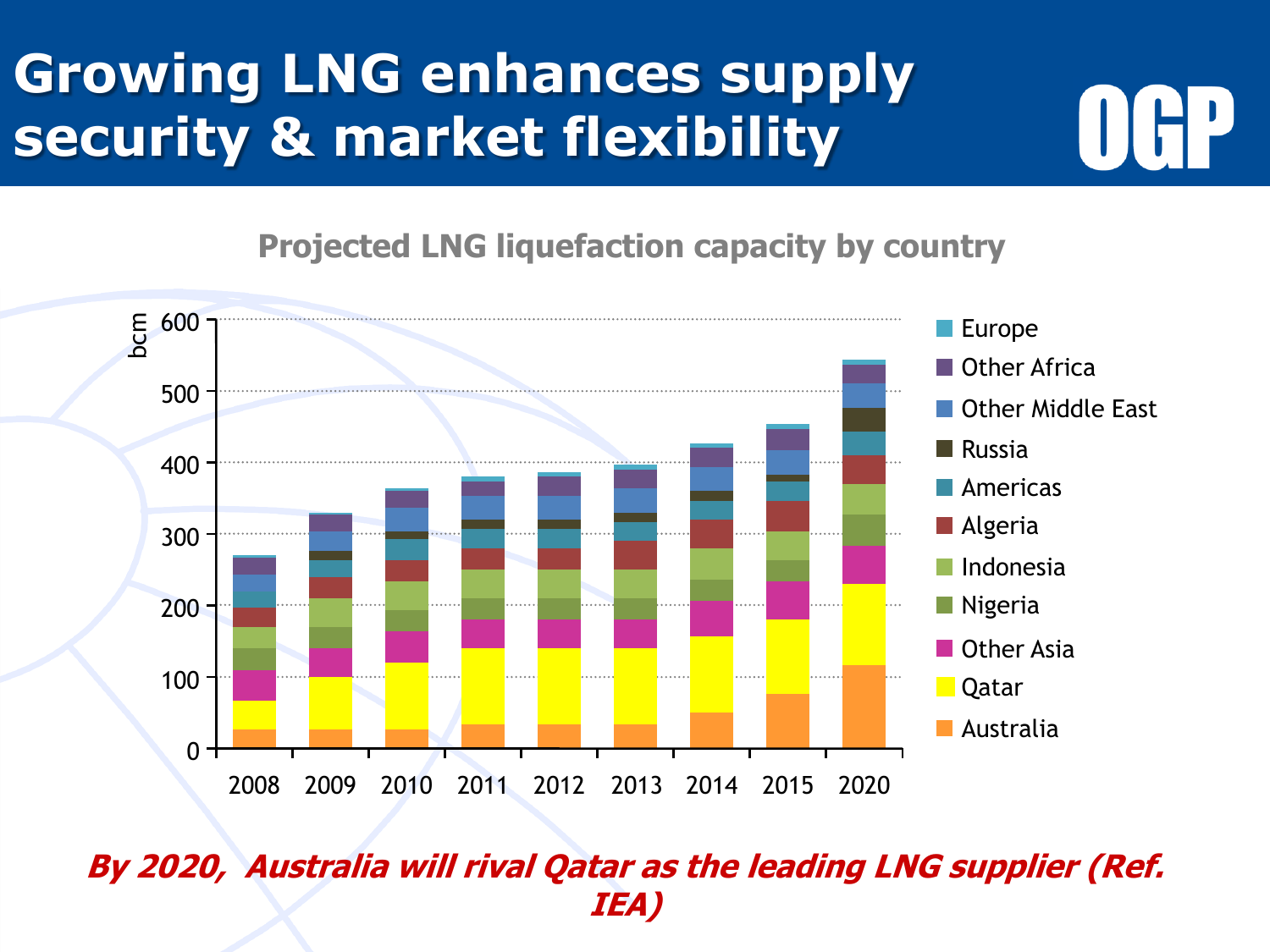# **European gas Supply prospects**





Source: Cedigaz

LNG share:15% LNG share: 24%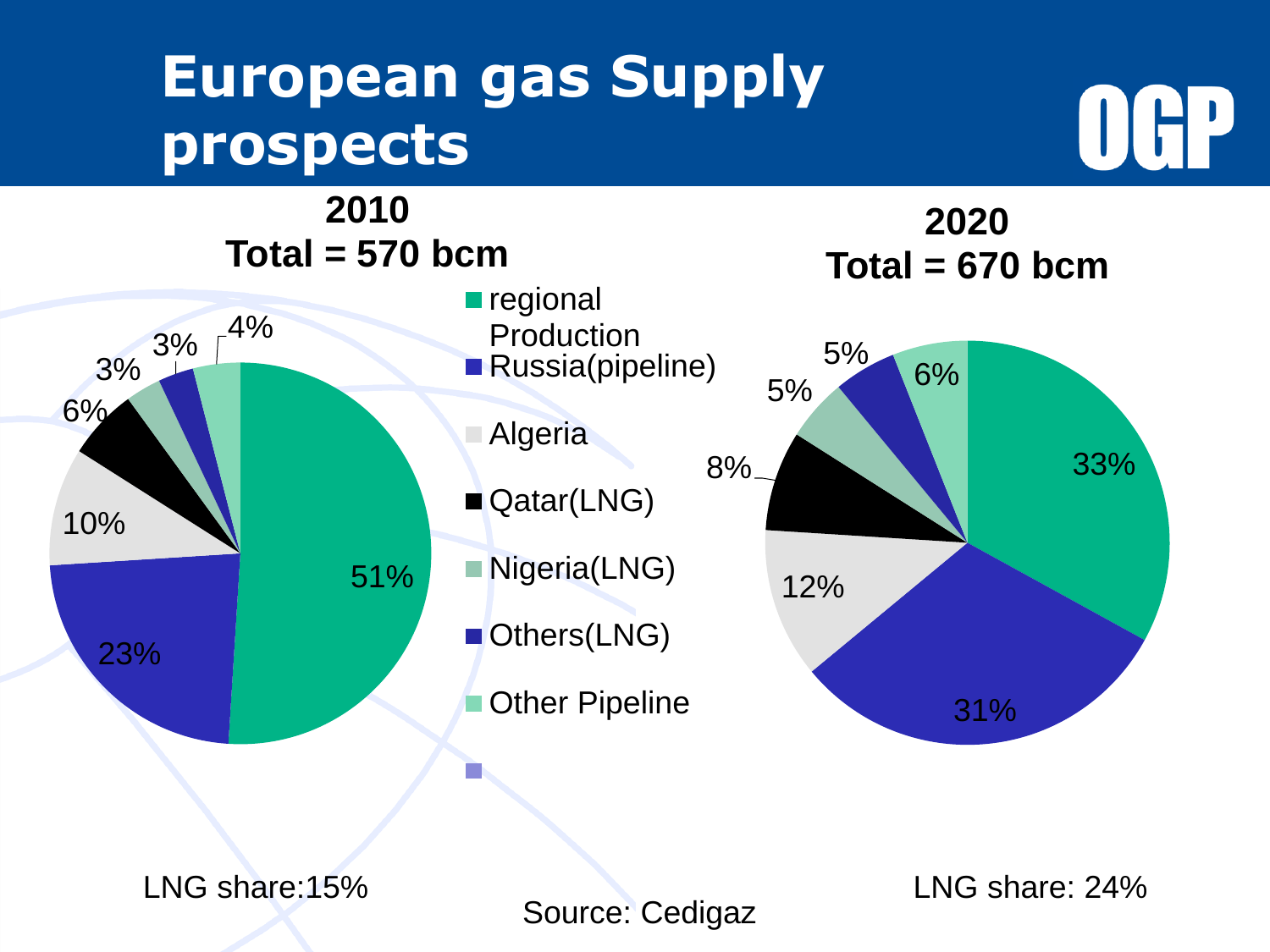# LNG trade: from regional to global





**Numbers of flows has more than doubled in 6 years** 

LNG brings more flexibility and integration to gas markets

*Source: GIIGNL*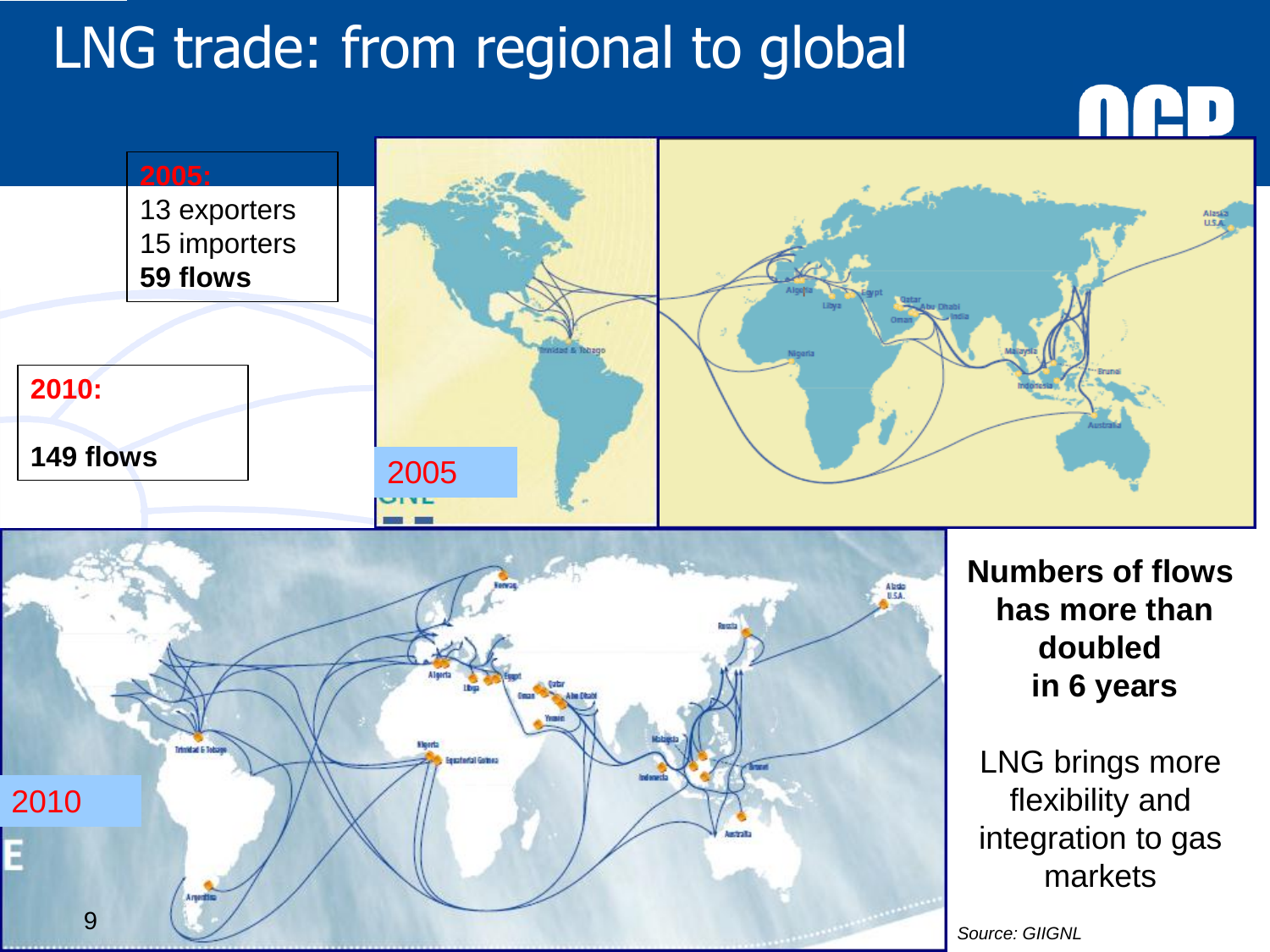### In 2010, LNG demand had already recovered in Asia...

#### Annual Growth in LNG imports



 $\mathcal{L}_\text{max}$  and the contract of the contract of the contract of the contract of the contract of the contract of the contract of the contract of the contract of the contract of the contract of the contract of the contrac

*Source: CERA*

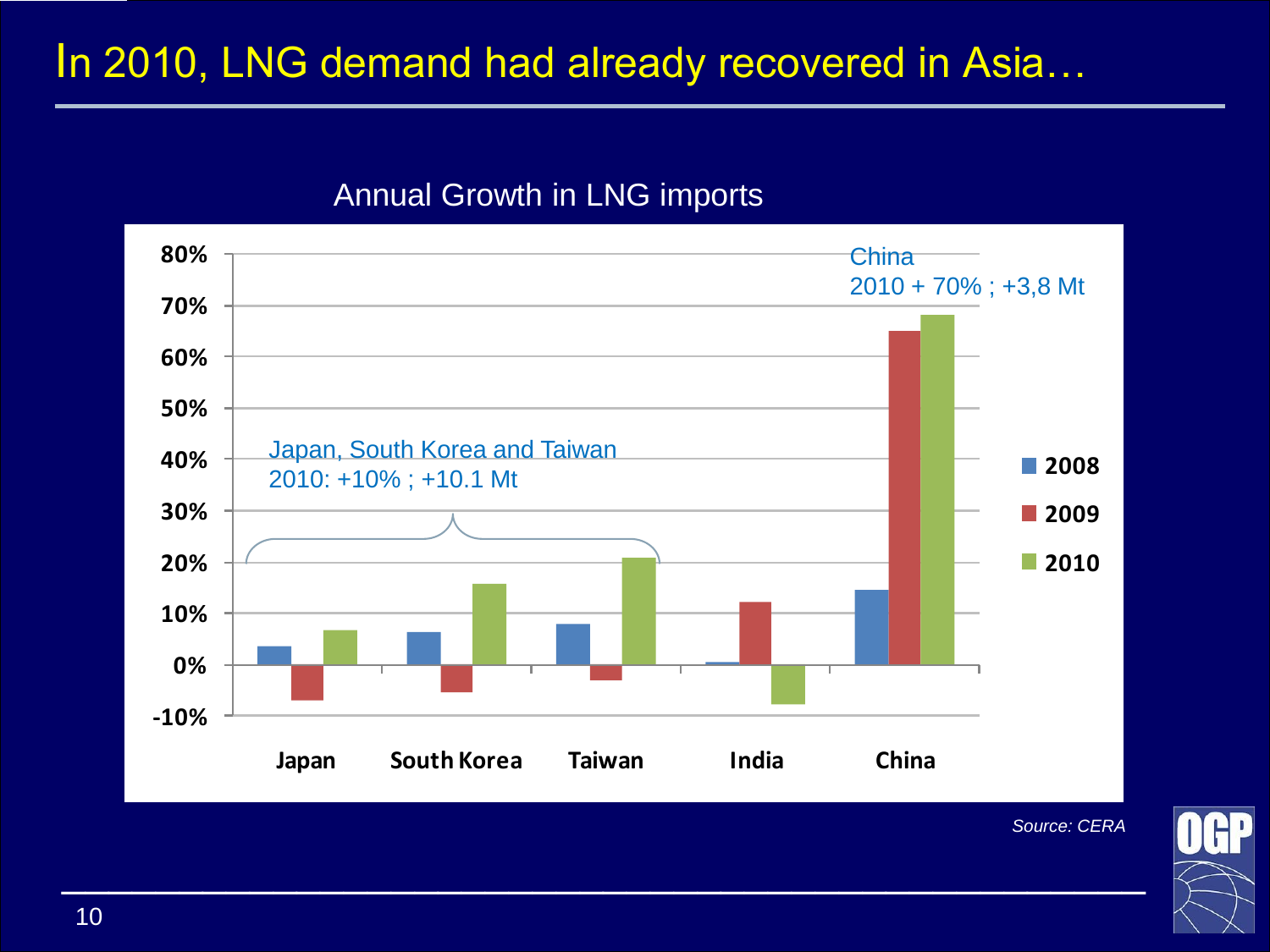### ….and in Europe too



Annual Growth in LNG imports

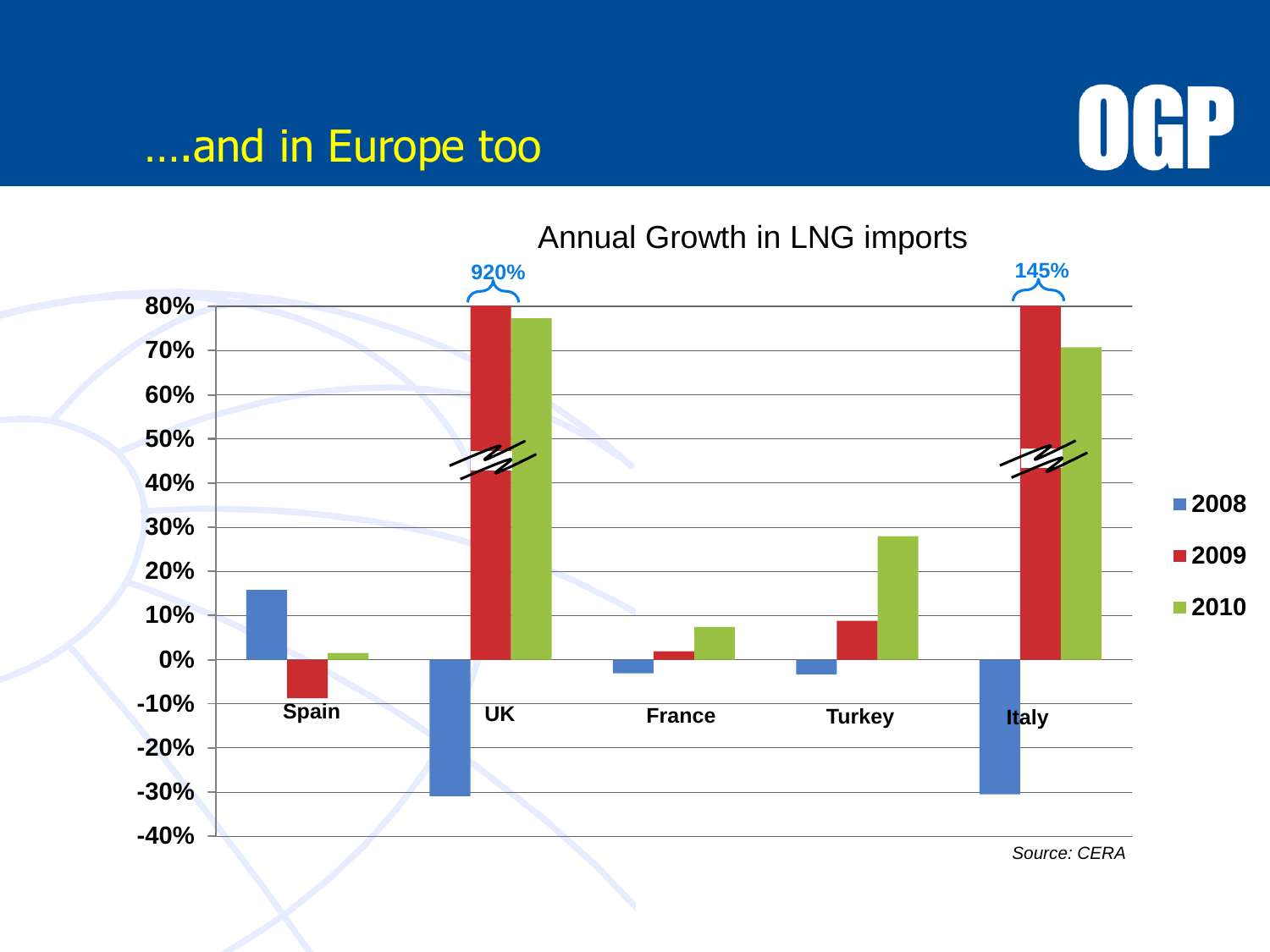### **LNG in 2011**



- **Expected double digit growth rate in LNG Trade**
- **Supply Growth led by Qatar (>60%)**
- **Indonesian LNG exports decline c. 15%**
- **UK overtook Spain as the world's 3rd largest importer after Japan and Korea**
- **Imports to Belgium and France growing**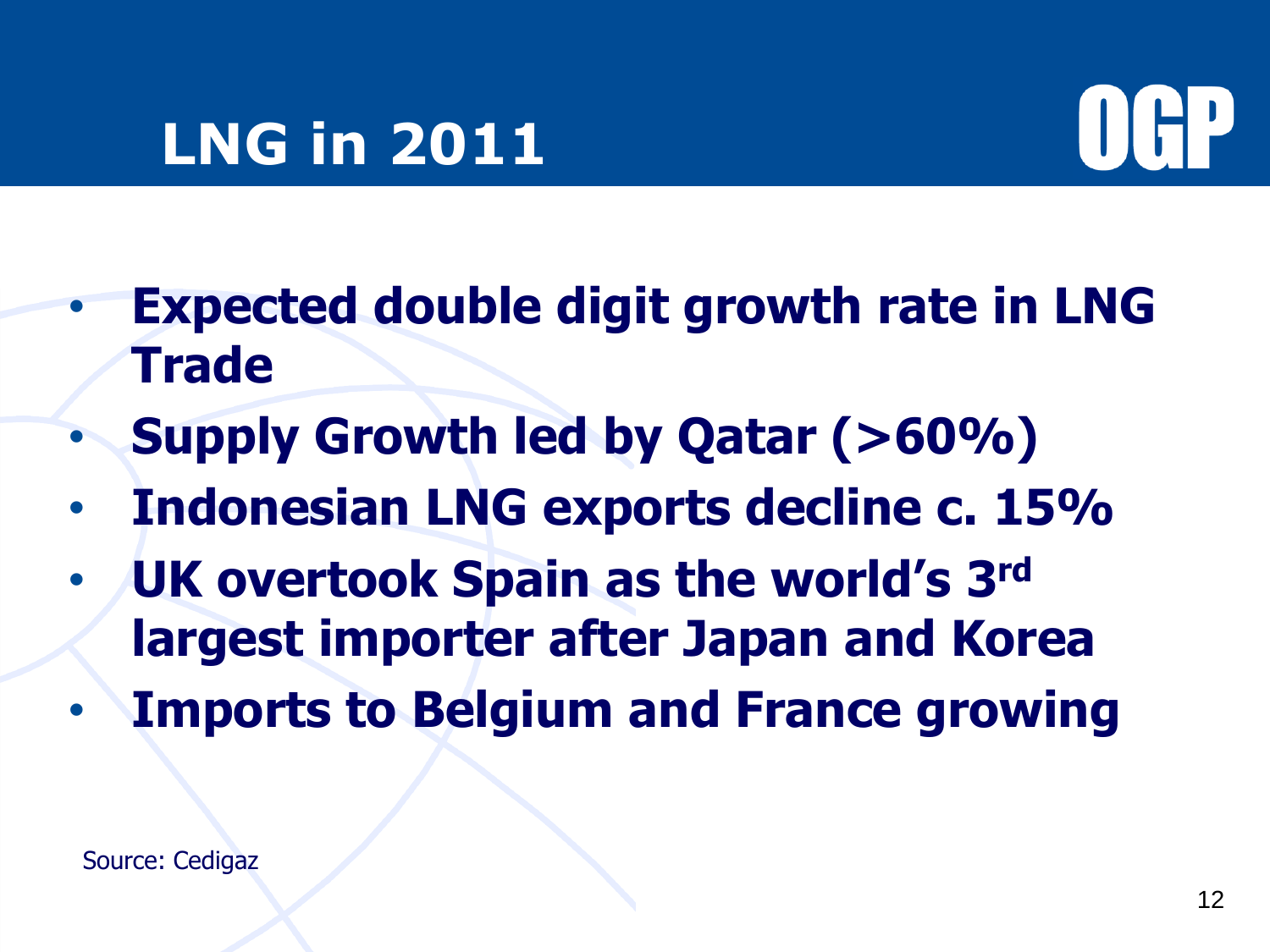### **Messages**



- **LNG has become an important contributor in satisfying European gas supply security, predicted growth from 15% in 2010 to 24% in 2020**
- **LNG trade has continued to grow through the economic crisis, assisted by new production capacity and ability to compete effectively with pipeline gas**
- **LNG global flows are becoming more diverse; new importers in South America, the Middle East and Asia emerging**
- **LNG imports into North America will remain depressed with sustained growth in unconventional pipeline gas**
- **LNG future distribution to Asia and Europe becoming complex – key influences will be: pace of gas demand growth in Asia, Europe's success in limiting growth in gas demand, regional competitiveness and logistical factors**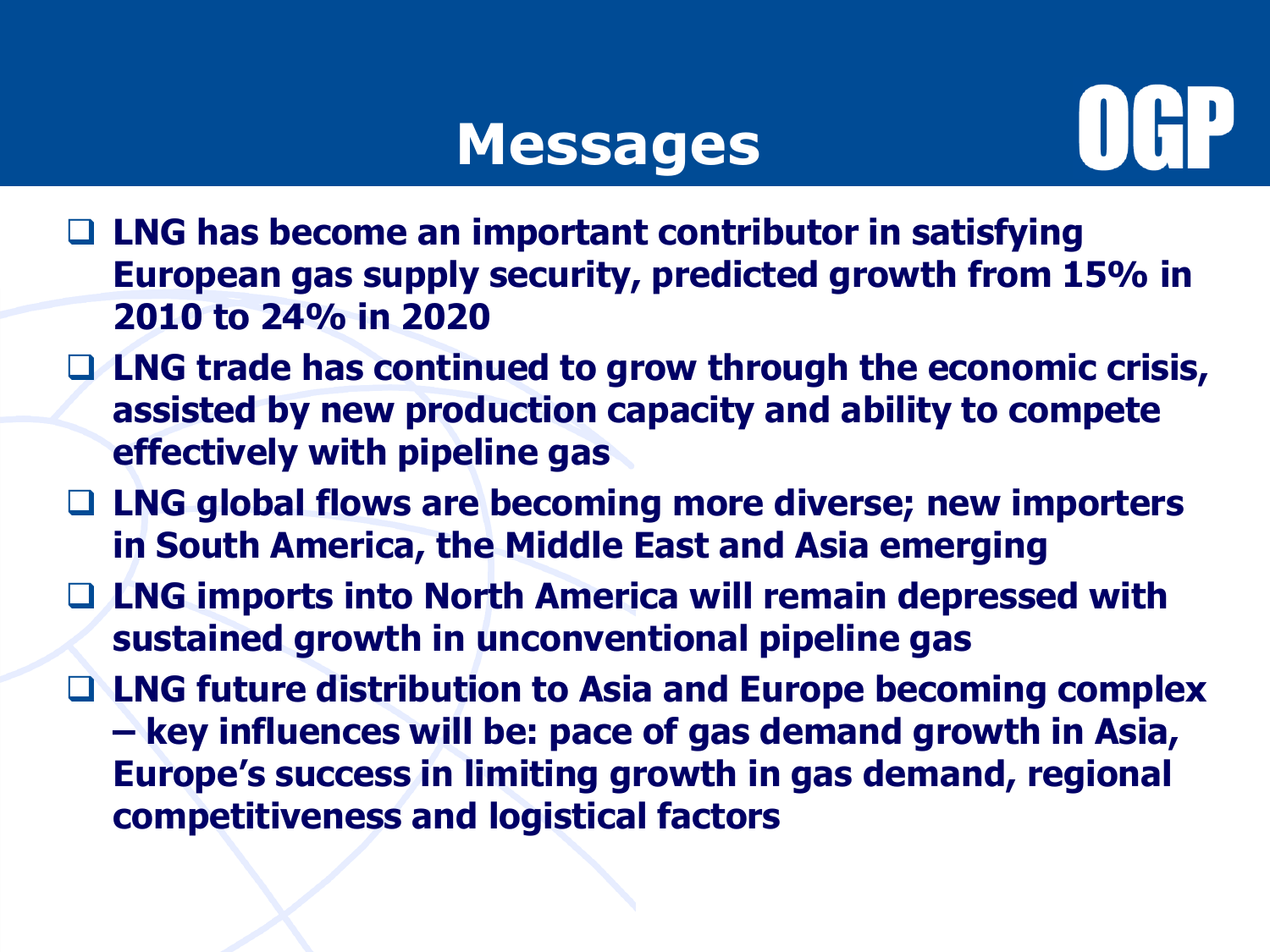### **Messages**



- **LNG markets will not be totally globalised in 2020 due mainly to extensive use of shale gas in the US and possible declining import dependence in Asia.**
- **Development of unconventional pipeline gas and LNG can meet global gas demand**
- **By 2012 Qatar will reach 77 mtpa, when will Australia reach it's planned 100 mtpa – 2020?**